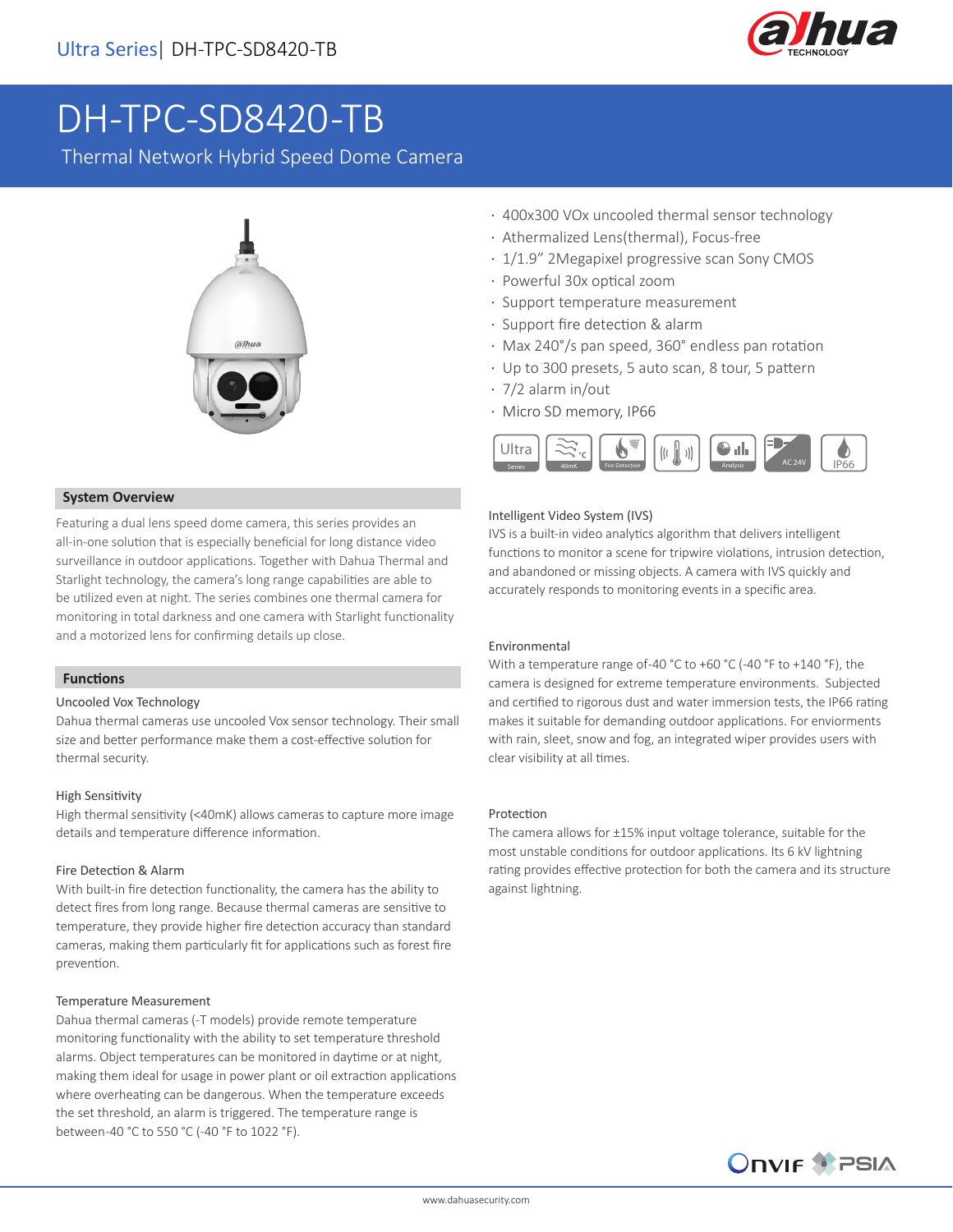# Ultra Series| DH-TPC-SD8420-TB

## **Technical Specification**

## Thermal Camera

| Image Sensor               | Uncooled VOx Microbolometer                                                               |
|----------------------------|-------------------------------------------------------------------------------------------|
| <b>Effective Pixels</b>    | 400(H)x300(V)                                                                             |
| Pixel Size                 | 17um                                                                                      |
| Thermal Sensitivity (NETD) | <40mK@f/1.0                                                                               |
| Spectral Range             | $7^{\sim}14$ um                                                                           |
| <b>Image Setting</b>       | Brightness/Sharpness/ROI/AGC/FFC/3D DNR                                                   |
| <b>Color Palettes</b>      | 14(Whitehot/Blackhot/Ironrow/Icefire/<br>Fusion/Rainbow/Globow/Iconbow1/<br>lconbow2.etc) |
|                            |                                                                                           |

## Thermal Lens

| Lens Type                                    | Fixed                                |                                 |                                |
|----------------------------------------------|--------------------------------------|---------------------------------|--------------------------------|
| Focus Control                                | Athermalized, Focus-free             |                                 |                                |
| Focal Length                                 | 25mm                                 | 35mm                            | 50 <sub>mm</sub>               |
| Angle of View                                | $H:15.5^{\circ}$ , V:11.6 $^{\circ}$ | $H:10.9^\circ$ , V:8.2 $^\circ$ | $H:7.7^{\circ}, V:5.8^{\circ}$ |
| Effective Distance $(1)$<br>$Man(1.8m*0.5m)$ | :1000m<br>(3):250m<br>:125m          | D:1300m<br>R:320m<br>1:160m     | D:1700m<br>R: 430m<br>1:220m   |
| Effective Distance<br>Vehicle(2.3m*2.3m)     | D:3000m<br>R:720m<br>1:360m          | D:4000m<br>R:1000m<br>1:500m    | D:5000m<br>R: 1400m<br>1:700m  |

## Visible Camera

֠

| Image Sensor                | 1/1.9" Sony CMOS                          |
|-----------------------------|-------------------------------------------|
| <b>Effective Pixels</b>     | 1944(H)x1092(V)                           |
| Electronic Shutter Speed    | $1/1 \sim 1/30,000s$                      |
| Min. Illumination           | 0.001Lux@F1.5(Color), 0.0001Lux@F1.5(B/W) |
| S/N Ratio                   | More than 55dB                            |
| <b>IR Distance</b>          | 150m (492ft)                              |
| IR On/Off Control           | Auto / Manual                             |
| <b>IR LEDS</b>              | $\overline{4}$                            |
| Visible Lens                |                                           |
| Focal Length                | $6mm^{\sim}180mm$                         |
| Max Aperture                | $F1.5 \approx F4.3$                       |
| Angle of View               | $H: 59^{\circ} \approx 2.4^{\circ}$       |
| Optical Zoom                | 30x                                       |
| <b>Focus Control</b>        | Auto / Manual                             |
| Close Focus Distance        | 100mm~1000mm (0.33ft~3.28ft)              |
| PT7                         |                                           |
| Pan/Tilt Range              | Pan: 0° ~ 360° endless; Tilt: - 10° ~ 90° |
| <b>Manual Control Speed</b> | Pan: 0.1° ~200° /s; Tilt: 0.1° ~120° /s   |

| Preset Speed                            | Pan: 0.1° ~240° /s ;Tilt: 0.1° ~200° /s                                                                                    |  |
|-----------------------------------------|----------------------------------------------------------------------------------------------------------------------------|--|
| Preset                                  | 300                                                                                                                        |  |
| PTZ Mode                                | 5 Auto Scan, 8 Tour, 5 Pattern, Auto Pan                                                                                   |  |
| Speed Setup                             | Human-oriented focal length/speed adaptation                                                                               |  |
| Power Up Action                         | Auto restore to previous PTZ and lens status<br>after power failure                                                        |  |
| <b>Idle Motion</b>                      | Activate Preset/ Scan/ Tour/ Pattern if there is no<br>command in the specified period                                     |  |
| Protocol                                | DH-SD, Pelco-P/D (Auto recognition)                                                                                        |  |
| Video                                   |                                                                                                                            |  |
| Compression                             | H.264 / MJPEG                                                                                                              |  |
| Frame Rate                              | Main Stream:<br>Thermal: 1280x1024(default) / 720P @1~25/30fps<br>Visible: 1080P(default) /720P @1~25/30fps<br>Sub Stream: |  |
|                                         | Thermal: 640x512(default) / 320x256 @1~25/30fps<br>Visible: CIF(default) / D1 @1~25/30fps                                  |  |
| <b>Bit Rate Control</b>                 | CBR / VBR                                                                                                                  |  |
| <b>Bit Rate</b>                         | H.264: 640 ~8192Kbps                                                                                                       |  |
| Day/Night                               | Auto(ICR) / Color / B/W                                                                                                    |  |
| <b>BLC Mode</b>                         | BLC / HLC / WDR                                                                                                            |  |
| White Balance                           | Auto / ATW / Indoor / Outdoor / Manual                                                                                     |  |
| Noise Reduction                         | 3D DNR                                                                                                                     |  |
| <b>Motion Detetion</b>                  | Off / On (4 zone, Rectangle)                                                                                               |  |
| Region of Interest                      | Off / On (4 zone)                                                                                                          |  |
| Electronic Image Stabilization<br>(EIS) | <b>NA</b>                                                                                                                  |  |
| Defog                                   | Off / On                                                                                                                   |  |
| Digital Zoom                            | 4x(19 levels)                                                                                                              |  |
| Flip                                    | 180°                                                                                                                       |  |
| Mirror                                  | Off / On                                                                                                                   |  |
| <b>Privacy Masking</b>                  | Off / On (4 area, Rectangle)                                                                                               |  |
| Temperature Measurement                 |                                                                                                                            |  |
| <b>Measurement Range</b>                | Low Temperature: -20°C ~+150°C<br>High Temperature: 0°C ~+550°C                                                            |  |
| <b>Measurement Accuracy</b>             | Max (±2°C, ±2%)/Operating Temperature(-10°C~50°C)                                                                          |  |
| <b>Measurement Mode</b>                 | Spot / Line / Area                                                                                                         |  |
| <b>Measurement Preset</b>               | Spot: 12<br>Line: 12<br>Area: 12<br>Support 12 rules per preset simultaneously                                             |  |
| Audio                                   |                                                                                                                            |  |
| Compression                             | G.711A / G.711Mu / AAC                                                                                                     |  |

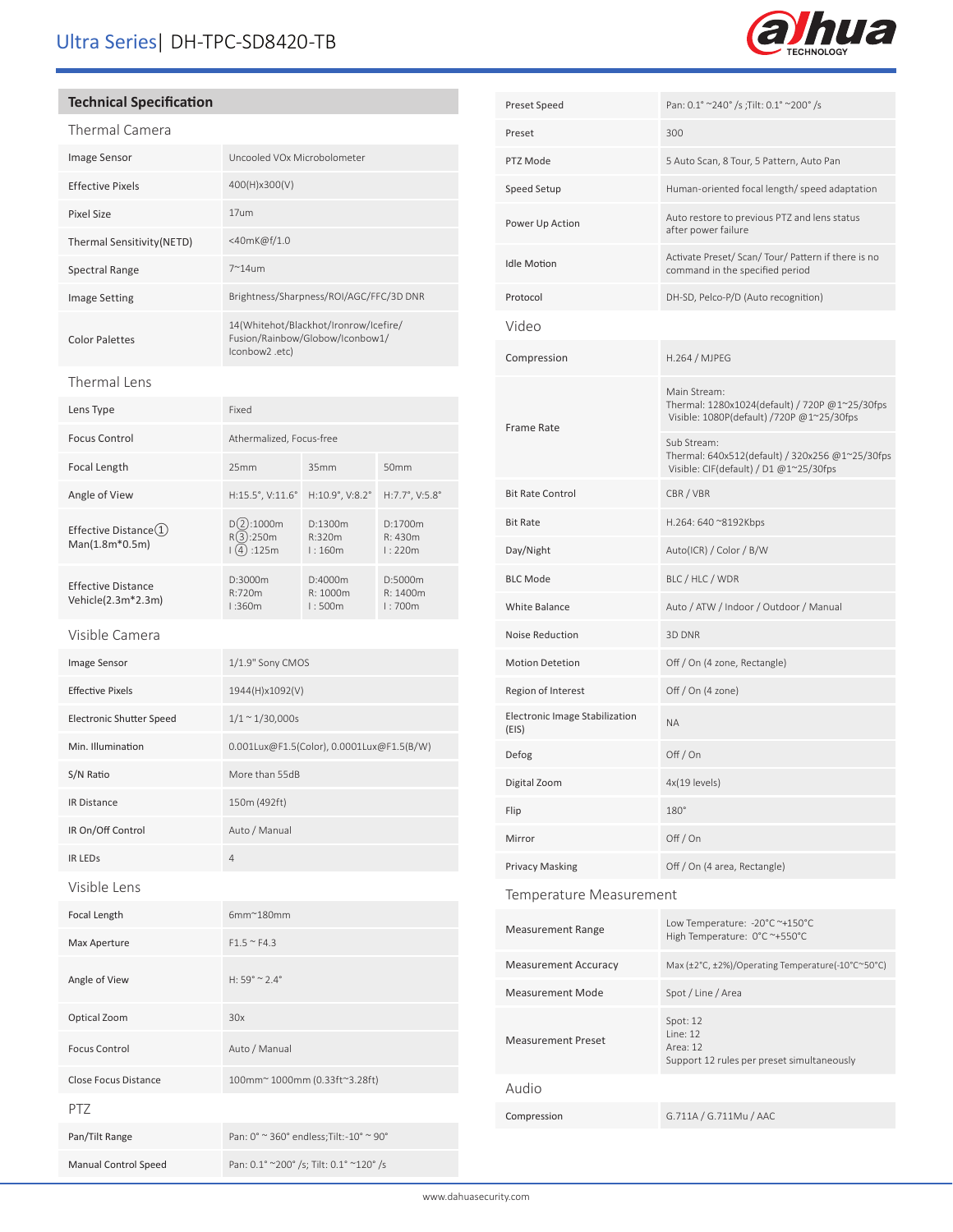# Ultra Series | DH-TPC-SD8420-TB



## Intelligence

| <b>ILLEIREILE</b>                     |                                                                                                                                                                  |
|---------------------------------------|------------------------------------------------------------------------------------------------------------------------------------------------------------------|
| <b>IVS</b>                            | Tripwire, Intrusion, Object Abandoned/Missing                                                                                                                    |
| <b>Advanced Intelligent Functions</b> | Fire detection & alarm                                                                                                                                           |
| <b>Tracking Trigger Mode</b>          | <b>NA</b>                                                                                                                                                        |
| <b>Tracking Trigger Event</b>         | <b>NA</b>                                                                                                                                                        |
| Network                               |                                                                                                                                                                  |
| Ethernet                              | RJ-45 (10/100Base-T)                                                                                                                                             |
| Protocol                              | IPv4/IPv6, HTTP, HTTPS, 802.1x, Qos, FTP, SMTP,<br>UPnP, SNMP, DNS, DDNS, NTP, RTSP, RTP, TCP, UDP,<br>IGMP, ICMP, DHCP, PPPoE, ONVIF                            |
| Interoperability                      | ONVIF Profile S&G, PSIA, CGI                                                                                                                                     |
| <b>Streaming Method</b>               | Unicast / Multicast                                                                                                                                              |
| Max. User Access                      | 10 Users / 20 Users                                                                                                                                              |
| <b>Edge Storage</b>                   | Micro SD (256GB)<br>Memory status display (Normal / Error / Active /<br>Formatting / Lock),<br>NAS (Network Attached Storage), Local PC for instant<br>recording |
| Web Viewer                            | <ie11, <chrome45,="" <firefox52<="" td=""></ie11,>                                                                                                               |
| Management Software                   | Smart PSS, DSS                                                                                                                                                   |
| Smart Phone                           | Android, iOS                                                                                                                                                     |
| Certifications                        |                                                                                                                                                                  |
| Certification                         | CE (EN 60950:2000) FCC (FCC Part 15 SubpartB)                                                                                                                    |
| Interface                             |                                                                                                                                                                  |
| Video Interface                       | 1.0Vp-p/75Ω, PAL / NTSC (HDCVI Optional)                                                                                                                         |
| Audio Interface                       | Input/Output 1 Input / 1 Output                                                                                                                                  |
| <b>RS485</b>                          | Support                                                                                                                                                          |
| Alarm                                 | 7/2 In/Out                                                                                                                                                       |
| Electrical                            |                                                                                                                                                                  |
| Power Supply                          | AC 24V/3A±15%                                                                                                                                                    |
| Power Consumption                     | 17W, Max. 38W (Heater, LEDs on)                                                                                                                                  |
| Environmental                         |                                                                                                                                                                  |
| <b>Operating Conditions</b>           | -40°C ~ +60°C (-40°F ~ +140°F) / Less than 95% RH<br>* Start up should be done at above-40°C (-40°F)                                                             |
| <b>Storage Conditions</b>             | -40°C ~+70°C (-40°F ~+158°F)) / Less than 95% RH                                                                                                                 |
| Ingress Protection                    | <b>IP66</b>                                                                                                                                                      |
| Construction                          |                                                                                                                                                                  |
| Casing                                | Metal                                                                                                                                                            |
| <b>Dimensions</b>                     | Φ240mm x 382mm (Φ9.45" x 15.04")                                                                                                                                 |
| Net Weight                            | 6.8Kg (14.99 lb)                                                                                                                                                 |
| <b>Gross Weight</b>                   | 9.5Kg (20.94 lb)                                                                                                                                                 |

## Note:

①Effective distance values shown are nominal values and should be used as estimates only. Exact value calculations depend on a wide variety of conditions. ②D:Detection Distance ③R: Recognition Distance

④I : Identification Distance

| <b>Ordering Information</b> |                                                  |                                                                           |  |
|-----------------------------|--------------------------------------------------|---------------------------------------------------------------------------|--|
| Type                        | Part Number                                      | Description                                                               |  |
| DH-TPC-<br>SD8420-TB        | DH-TPC-SD8420P-TB25Z30<br>DH-TPC-SD8420N-TB25730 | Thermal: 400x300 25mm lens<br>Visible: 2MP 30X<br>Temperature measurement |  |
|                             | DH-TPC-SD8420P-TB35730<br>DH-TPC-SD8420N-TB35730 | Thermal: 400x300 35mm lens<br>Visible: 2MP 30X<br>Temperature measurement |  |
|                             | DH-TPC-SD8420P-TB50Z30<br>DH-TPC-SD8420N-TB50730 | Thermal: 400x300 50mm lens<br>Visible: 2MP 30X<br>Temperature measurement |  |

## **Accessories**

Included:

Optional:







PFA111 Mount Adapter

AC24V/3A Power Supply

PFB303W Wall Mount



Power box

PFB300C



PFA120 Junction Box



PFA150 Pole Mount



Ceiling Mount

Corner Mount

## **Dimensions (mm)**





www.dahuasecurity.com